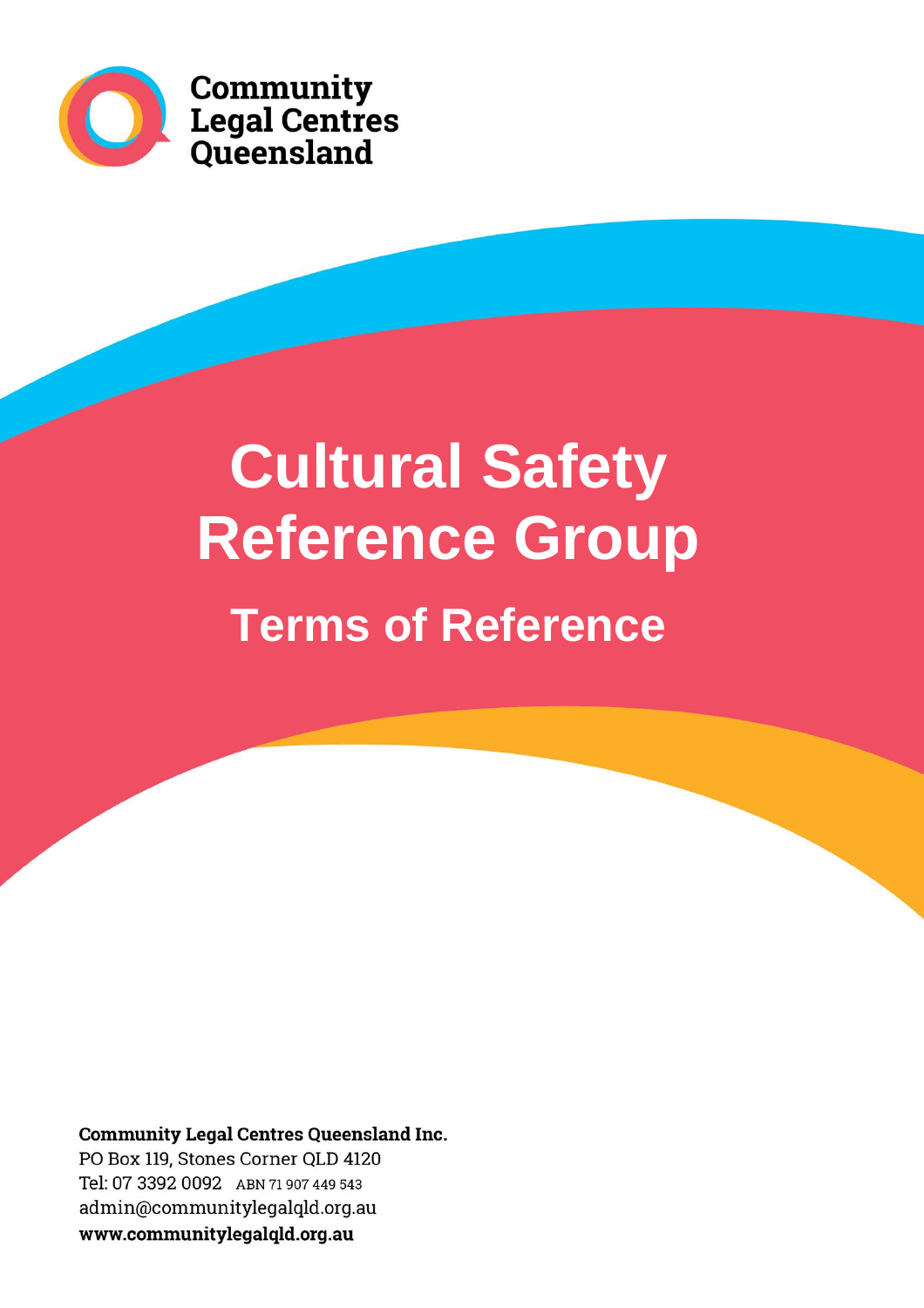

## **1. Acknowledgement**

Community Legal Centres Queensland acknowledges Aboriginal and Torres Strait Islander peoples as the original inhabitants of Australia and the traditional custodians of the continent. We are committed to honouring Australian Aboriginal and Torres Strait Islander peoples' unique cultural and spiritual relationships to the land, waters and seas and their rich contribution to society<sup>1</sup>.

We pay our respects to ancestors and Elders, past and present, and particularly pay deep respect to the Turrbal and Jagera peoples, traditional custodians of the lands around Brisbane, on which the Community Legal Centres Queensland office is located.

## **2. Background**

Community Legal Centres Queensland developed a Reconciliation Action Plan for the period 2014 to 2016. Recognising the importance of developing a new RAP, and that this process will (and should) take time, CLCQ has decided to take a staged approach to refreshing its commitments to the advancement of reconciliation, beginning with a Cultural Safety Action Plan and establishment of a Cultural Safety Reference Group.

## **3. Purpose of the Cultural Safety Reference Group**

The Community Legal Centres Queensland Cultural Safety Reference Group (CSRG) will provide advice and guidance in the implementation of the Cultural Safety Action Plan 2019-2020, and in CLCQ's work towards the development of a Statement of Reconciliation and a Reflect RAP.

The group will assist Community Legal Centres Queensland to ensure that actions taken under the Cultural Safety Action Plan are culturally sensitive and appropriate, reflect the views and perspectives of Aboriginal and Torres Strait Islander peoples, and will meet the expectations of Aboriginal and Torres Strait Islander stakeholders.

<sup>1</sup> Source: Welcome to Country & Acknowledgement of Country - Creative Spirits,

https://www.creativespirits.info/aboriginalculture/spirituality/welcome-to-country-acknowledgement-of-country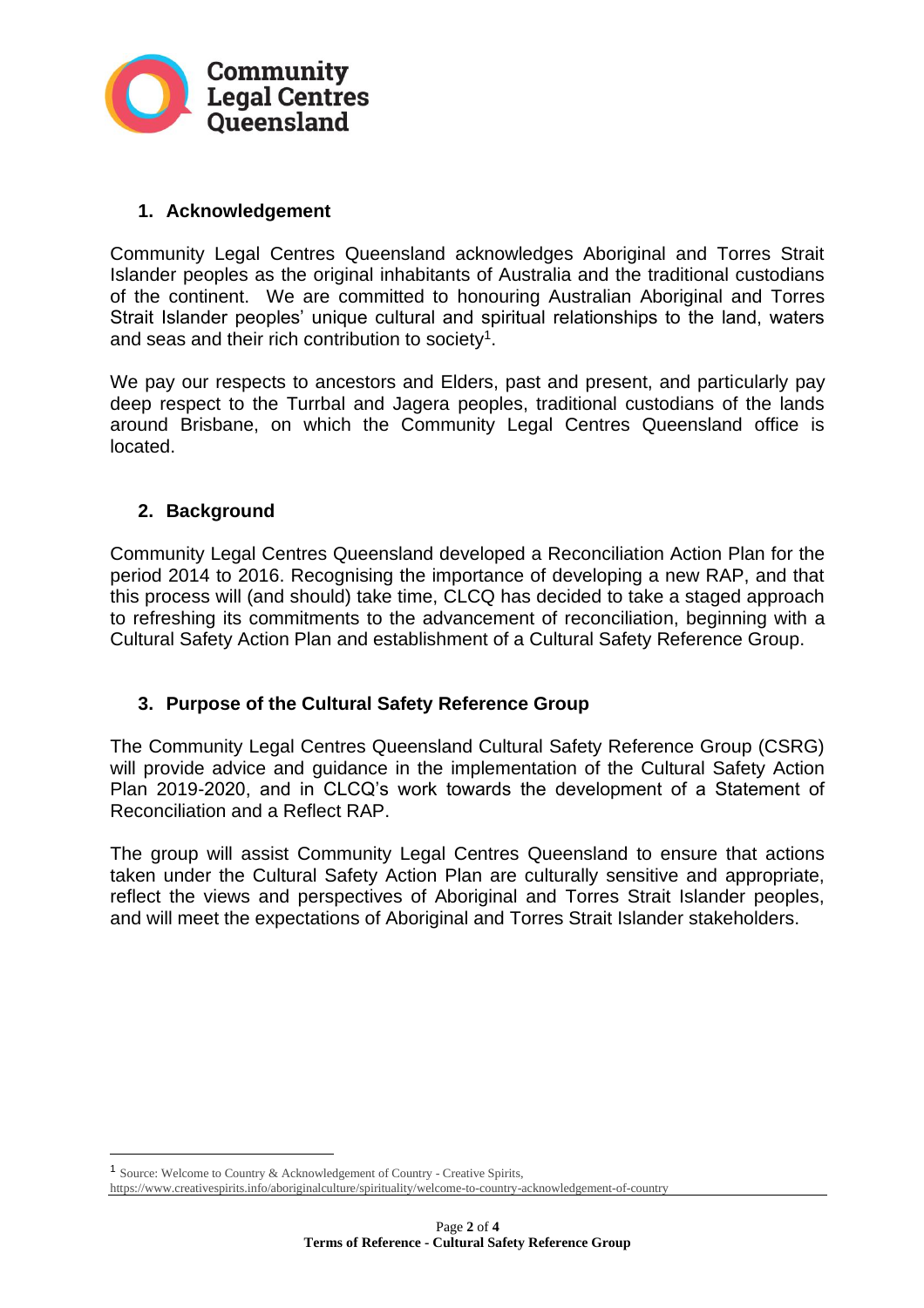

#### **4. Membership**

Membership of the CSRG will include at least 5 members, and the majority of members will identify as Aboriginal or Torres Strait Islander.

Members will have in interest in supporting and advocating for the community legal sector in Queensland, and may include representatives from CLCs, the legal profession, community representatives, non-legal service providers or other peak bodies.

At least one member of the Reference Group will be a staff member of Community Legal Centres Queensland.

#### **5. Appointments to CRSG**

Community Legal Centres Queensland will invite members to join the CSRG, and may seek recommendations for appointment from its Queensland member CLCs, the existing membership of the Reference Group, or from the wider community.

Members of the CSRG will be appointed for an initial 12 month term, and may be appointed for a further term of up to 2 years at the discretion of Community Legal Centres Queensland.

Membership of the CSRG will cease upon expiration of the agreed term of appointment, or if appointment is terminated by the Management Committee of Community Legal Centres Queensland.

#### **6. Roles and Responsibilities**

The roles and responsibilities of the Cultural Safety Reference Group are to:

- Embed Aboriginal and Torres Strait Islander perspectives into the implementation of cultural safety actions and initiatives by Community Legal Centres Queensland.
- Assist CLCQ with the development of culturally appropriate policy responses and consultation strategies.
- Provide advice and input on strategies to support better access and engagement for Aboriginal and Torres Strait Islander employees, clients and community members within the community legal sector in Queensland.
- Provide advice and guidance on appropriate approaches and content for conferences, workshops, webinars, and on cultural safety engagement and support for member CLCs.
- Guide the development of other reconciliation initiatives by Community Legal Centres Queensland.